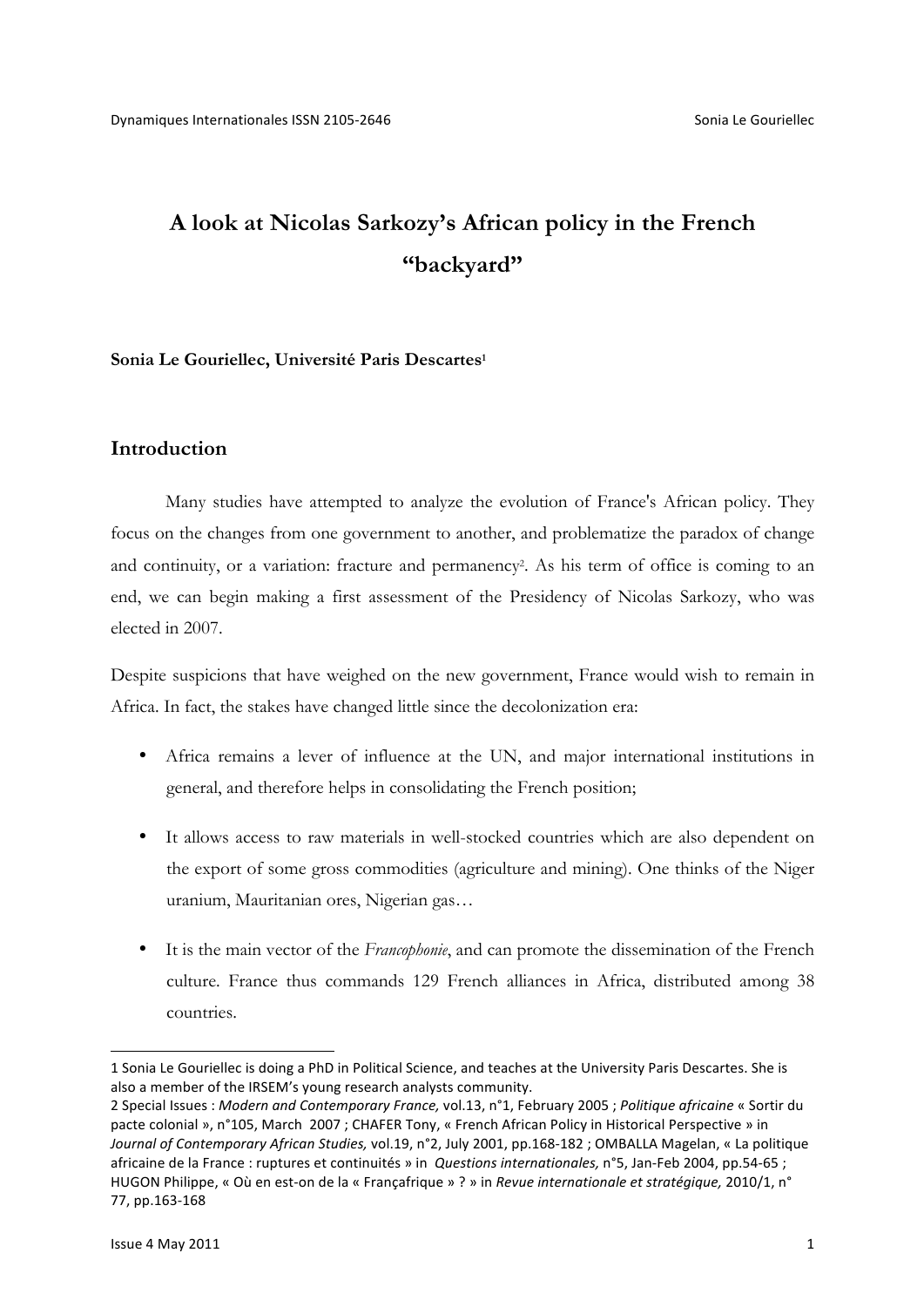French nationals are rather numerous<sup>3</sup>; French economic interests are important.

However, evolutions between the different governments are perceptible, and we can make out various policies since the beginning of the 1990s. First, a voluntary and alert policy, which didn't last long, developed in the La Baule speech in 1990<sup>4</sup>; followed by a more transparent policy starting in 1997, in the form of political disengagement or fracture, as illustrated by the phrase "neither interference, nor indifference" (L. Jospin); since 2002, a hesitant policy wavering between influence and 'wait-and-see', supported by the 'assisting without dictating' doctrine (D. de Villepin); and since 2007, a policy of fracture and opening outside the traditional realm based on the prevalence of economic interests and the desire to multilateralize operations. Hence opening up to English-speaking countries. At the last Africa-France summit in Nice, last May, South African Jacob Zuma and Nigerian Goodluck Jonathan were particularly attended to. As for Nicolas Sarkozy and his Prime Minister, François Fillon, their diplomatic visits are shared out between the French-speaking 'backyard' countries (Niger, Chad, Senegal, Gabon, Congo, Cameroun) and the regional leaders (Nigeria, South Africa, Angola) 5.

This paper is an attempt at analyzing the first 3 years of President Nicolas Sarkozy's term of office, the way it was perceived by the African French-speaking countries, often described as part of the French 'backyard'.

## **An unpopular candidate**

Ever since the presidential campaign, the candidate N. Sarkozy has affirmed his fracture policy in order to distance himself from his predecessor, Jacques Chirac, who came from the same political party. At Cotonou, in May 2006, N. Sarkozy thus called for *"definitely turning over a new leaf, leaving behind complacency, government agencies, secrecy and ambiguity"*6. His campaign addresses the sub-continent by raising concerns close to that of the voters, particularly the immigration

<sup>3</sup> According to the Ministry of European and Foreign Affairs, the number of French nationals settled in Sub-Saharan Africa increased from 116,102 in 2007 to 126,771 in 2009.

<sup>4</sup> In the introduction speech delivered at the opening of the  $16^{th}$  French-African Summit, which was held at La Baule, in June 1990.

<sup>5</sup> The Mauritanian, Beninese, Nigerian and Cameroonian Heads of State have been making official visits to France since 2007. The French Minister of Foreign Affairs, Bernard Kouchner, traveled to Rwanda, D.R.C., Chad, Burkina Faso and Mali on several occasions. He also visited Ethiopia, Djibouti, Sudan, Congo, Ivory Coast, Mauritania and Senegal.

<sup>6</sup> Nicolas Sarkozy, « Declaration of Mr Nicolas Sarkozy, Minister of Interior and Land Settlement, on democracy in Benin, and the establishment of new relations between France and Africa », Cotonou, 19 May 2006, [online], consulted on November  $11^{\text{th}}$  2010

http://discours.vie-publique.fr/notices/063001811.html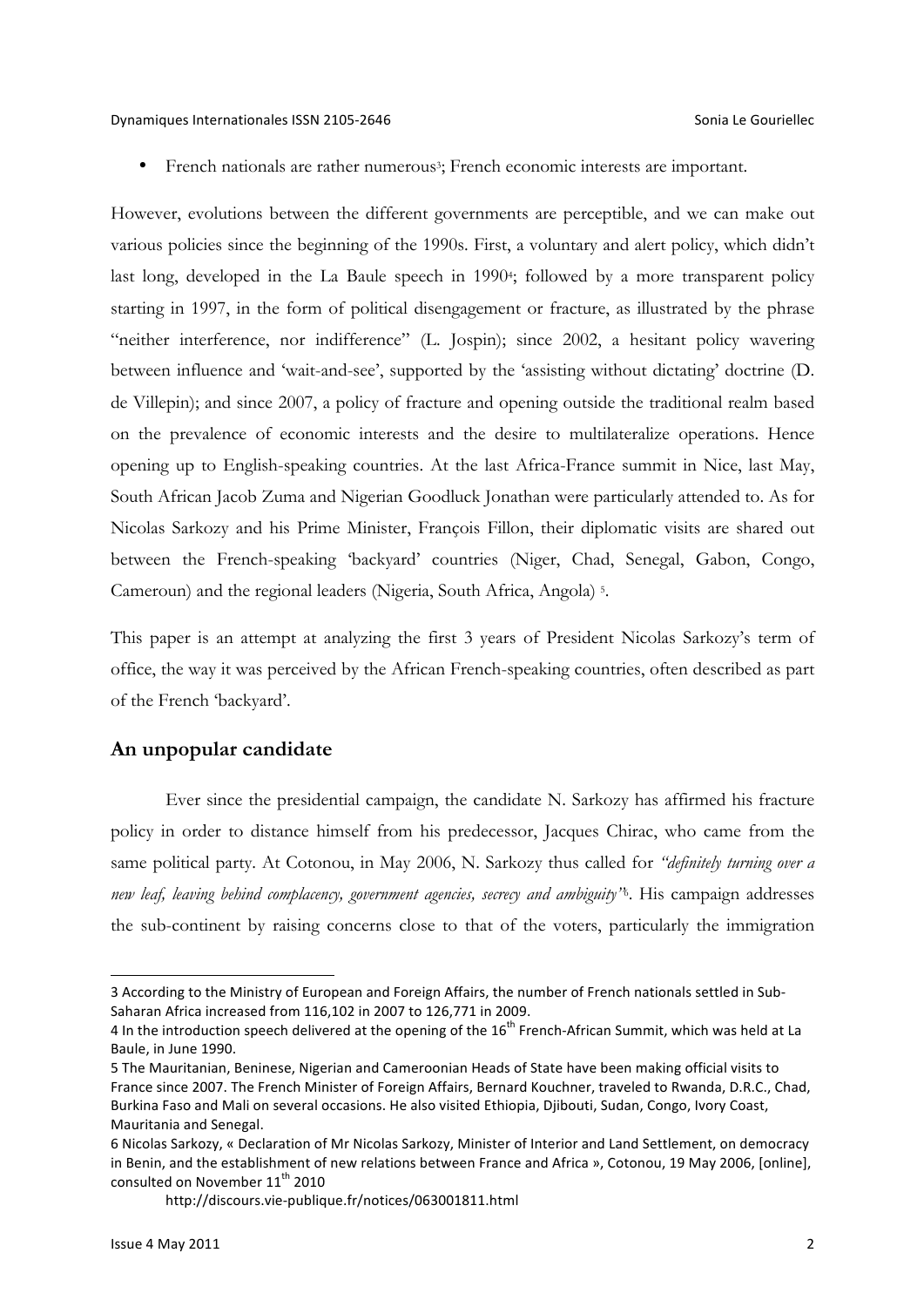issue that was so dear to him as Minister of Interior, while his socialist opponent, Ségolène Royal, favoured development, the environment and the role of women in society. However, the concept of "chosen immigration" is perceived as a provocation in Africa. In fact, during the presidential campaign, the future President already suffered from this policy, and later in 2005, the part he played in the suburbs uprising stripped his popularity away, while most of the popular media supported Ségolène Royal (African childhood in the suburbs of Dakar).

Furthermore, the candidate Sarkozy put forward the « new generation leader » in him, and therefore a relationship freed from any post-colonial guilt, and boastinga new frankness: *"Allow me to speak to you very openly, as is probably not often enough done between French and Africans."*<sup>7</sup> N. Sarkozy wanted to put new life into French politics, even though he has been a part of it for almost 30 years now.

He is a new face in Africa, and his former political positions (mayor of Neuilly-sur-Seine, Minister of Budget, Minister of Interior…) haven't led him to travel to the continent and weave networks of contacts, considering that relationships between Presidents are essential, even though it is something he challenges: *"Relations between modern States cannot depend solely on the quality of personal relationships between heads of States.*<sup>38</sup> However, successive Presidents of the 5<sup>th</sup> Republic have always considered France's foreign policy as their exclusive area, and African affairs as coming under their direct responsability, whichever their political affinity. On June 22<sup>nd</sup> 1983, in Yaoundé, François Mitterrand thus made an initial assessment of his presidency: *"There is no hiatus in France's African policy, before May 1981 and after. If the methods have changed, the goal remains."*<sup>9</sup> Theoretically, the 2007 elections ought to have led to the rise of a new generation of politicians born during the colonial period. However, in practice, this new generation's interest in the continent is debatable.

Though Nicolas Sarkozy criticized French-African networks during his campaign, he still deems France's action in Africa positive in many ways: *"I believe I can say that no country in the North pays as much attention to Africa as France does. No Nation is as committed to the stability, development and success of* 

<sup>7</sup> Ibid.

<sup>8</sup> On February 28th, 2007, during a press conference on international politics: « Sarkozy: his foreign policy », in L'Express, 28 February 2007, [online] consulted on August 10<sup>th</sup> 2010

http://www.lexpress.fr/actualite/politique/sarkozy-sa-politique-etrangere\_463192.html 9 P.MARCHESIN, « Mitterrand l'Africain », in *Politique africaine*, n°58, June 1995, p.9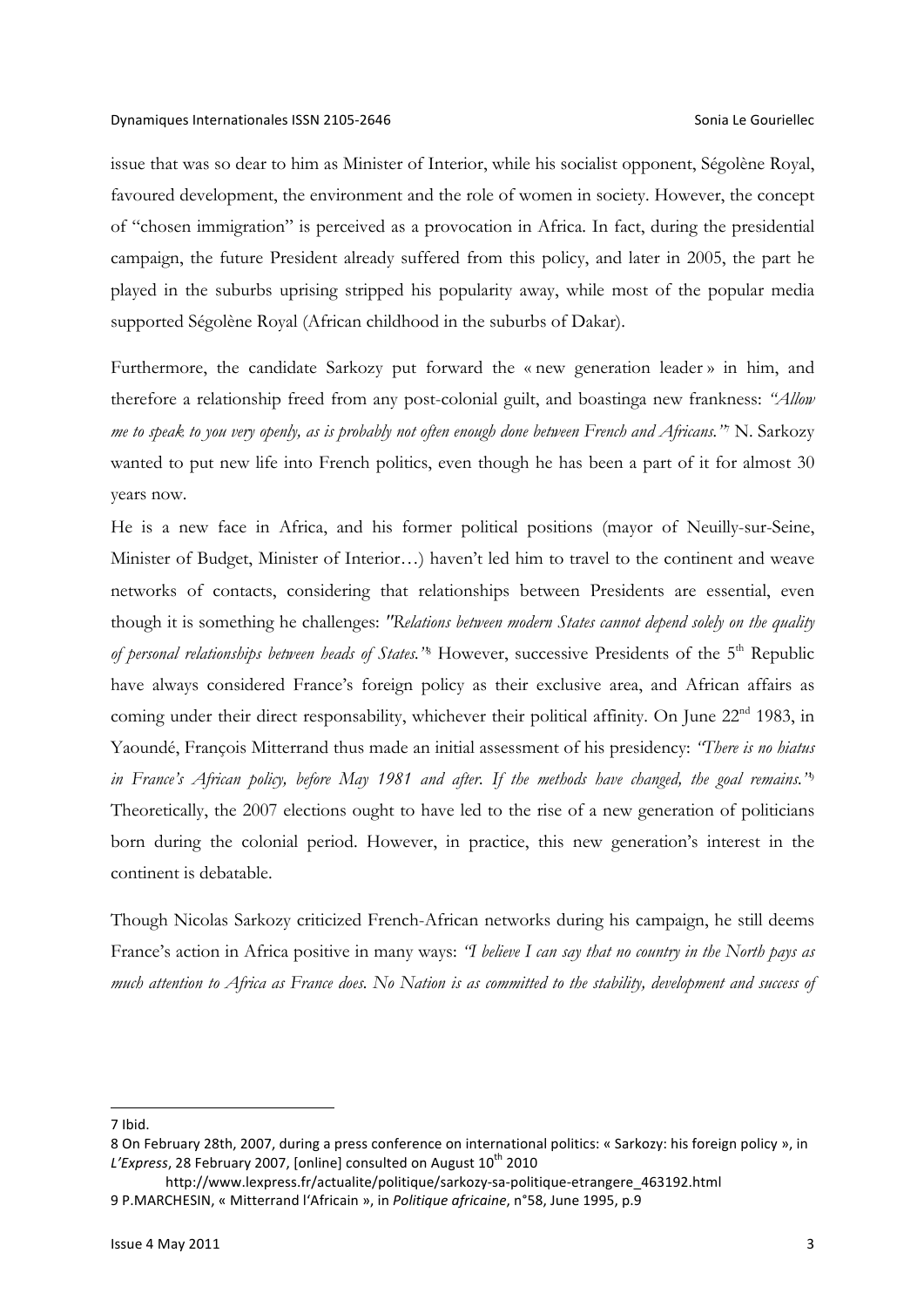*African countries [...] The relationship between Africa and France, Africa and Europe, must assert itself as a major axis of global stability, and as a model for North-South relationships."*<sup>10</sup>

His dynamic style appeals to Americans, but jostles the old African elites that have been in power for decades: since 1982 for Paul Biya (Cameroon), 1987 for Blaise Compaoré (Burkina Faso), 1991 for Idriss Déby Itno (Chad), 2000 for Abdoulaye Wade (Senegal), 1999 for Ismael Omar Buelleh (Djibouti), from 1979 to 1992, and then again from 1997 onwards for Denis Sassou-Nguesso (Congo)... Furthermore, as far as Philippe Hugon is concerned: *"late decolonization has bred resentment, which is out of touch with the President's volontary policy."*<sup>11</sup>

## **Two speeches on « change » that breed concern**

Two important events have marked the early period of the new President's term of office, on the African political scene. First of all, the Dakar speech, which triggered a wave a hostility on the continent. Indeed, in a speech written by his special advisor, Henri Guaino, and delivered in a lecture hall at the Cheikh-Anta-Diop University of Dakar, on July 26<sup>th</sup>, 2007, the President of the Republic portrayed the African man as prisoner of his own culture, marked by irrationality and the inability to consider the future: *"The tragedy of Africa is that the African man has never really entered History (...). He never leaps towards the future (…). In this universe where Nature commands all (…), there is no room either for human adventure or for the idea of progress."*<sup>12</sup>

While the audience was expecting a speech of rupture, the announcement of a revival of French-African relations and colonial repentance, it heard a paternalistic and culturalist one. For Achille Mbembe, Cameroonian, Professor of History and Political Science at the University of Witvatersrand, in Johannesburg : « In his urge for 'frankness' and 'sincerity', Nicolas Sarkozy brought to light what, up until then, always remained unspoken, namely the fact that the intellectual frame that underlies France's African policy dates back from the end of the  $19<sup>th</sup>$ century." According to him, the « French elites in power » have a half-pastoral, half-nightmarish vision of Africa, based on "a community of ailings prostrated in an off-world". To which he

dakar.8264.html?search=Dakar&xtmc=dakar&xcr=1

<sup>10 «</sup> Speech by Mr Nicolas SARKOZY, Minister of State, Minister of Interior and Land Settlement, on the subject of the partnership between Africa and France in the field of development, at Bamako, in Mali », 18 May 2006, [online], consulted on August  $10^{th}$  2010,

http://www.interieur.gouv.fr/misill/sections/le\_ministre/interventions/archives-sarkozy-2005- 2007/18-05-2006-deplacement-mali

<sup>11</sup> HUGON, Philippe, « Où en est-on de la « Françafrique » ? », Revue internationale et stratégique, 1/2010, n°77, p. 163.

<sup>12</sup> Nicolas Sarkozy, "Speech at the University of Dakar", 26 July 2007, [online], consulted on August 10<sup>th</sup> 2010, http://www.elysee.fr/president/les-actualites/discours/2007/discours-a-l-universite-de-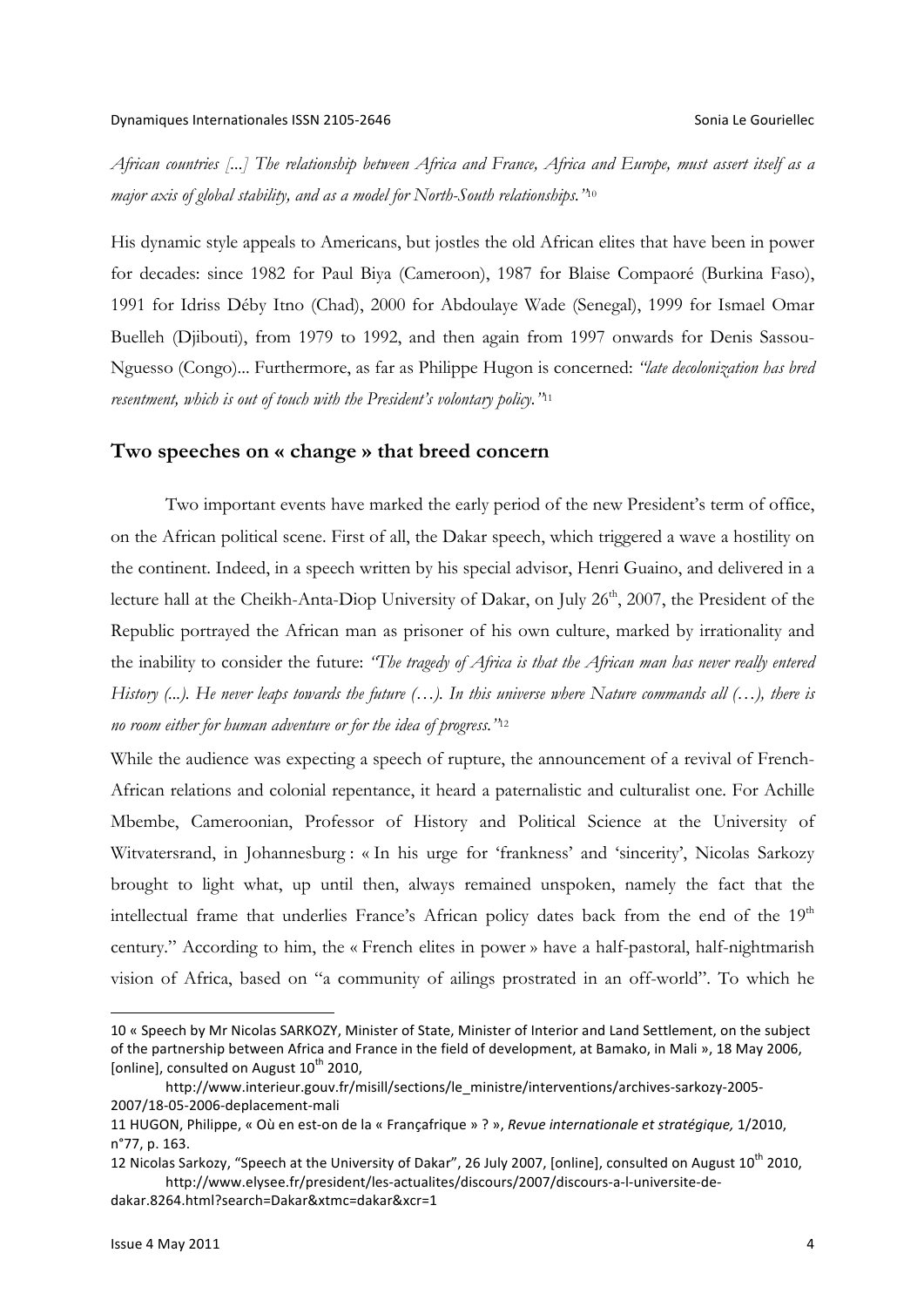added that had this speech been translated into English, it probably would not have failed "to spark far more sustained controversies, given the tradition of nationalism, pan-africanism and afro-centrism, more entrenched among English-speaking African countries than French-speaking ones."13

The protests didn't hold off long: the former Minister of Culture from Mali, Aminata Traoré, published "Africa humiliated" in January 2008, followed in February by "Africa replies to Sarkozy. Against the Dakar speech", written by a group of African intellectuals, and in June by "Sarkozy's Africa. A denial of History", directed by Jean-Pierre Chrétien and Achille Mbembe.

Moreover, the continent's defiance towards the new President is fueled by the creation of the Ministry of Immigration and National Identity, one of the strongest commitments of Nicolas Sarkozy's presidential campaign, which has brought on a real outcry both in France and on the continent. Responsible for carrying out the « selective immigration » policy promoted by the July  $24<sup>th</sup>$  2006 Act, this ministry was tasked, among others, to set up upper limits for annual entry admissions and immigration quotas per regions, to harden the conditions for family reunification, and to implement DNA testings… These measures, combined with tighter conditions of stay and visa, the rise of far-right in France since 2002, and the part Nicolas Sarkozy played in the 2005 suburban riots, have altered the African people's perception of the Human Rights' homeland. Faced with these angry reactions, in May 2008, N. Sarkozy offered to his Beninese audience a cooperation in order to manage these issues: *"The phrase 'selective immigration' has been greatly distorted and used for polemical purposes. (…) When I speak of 'selective immigration', I mean one chosen both by the country of origin, and the country of destination. 'Selective immigration' also means regulated immigration, organized between countries of origin and destination countries."*<sup>14</sup>

However, as indicated by Philippe Hugon, *"many fractures remain on the symbolic and discursive levels"*. In fact, after his election, he:

- Removed the African unit of the Elysée, an emblematic symbol of the special nature of French-African relations;
- Appointed popular Bernard Kouchner as Minister of Foreign Affairs, Jean-Marie Bockel as « Minister of Overture » for cooperation, and Rama Yade, born in Senegal, as the Secretary of State to the Minister of Foreign Affairs, in charge of Human Rights.

But 3 years later, the record is ambivalent:

<sup>13</sup> Achille Mbembe, « L'Afrique de Nicolas Sarkozy », *Africultures*, 1<sup>st</sup> August 2007, [online], consulted on August 10<sup>th</sup> 2010, http://www.africultures.com/php/index.php?nav=article&no=6784 14 Op. Cit. Cotonou Speech, 19 May 2006.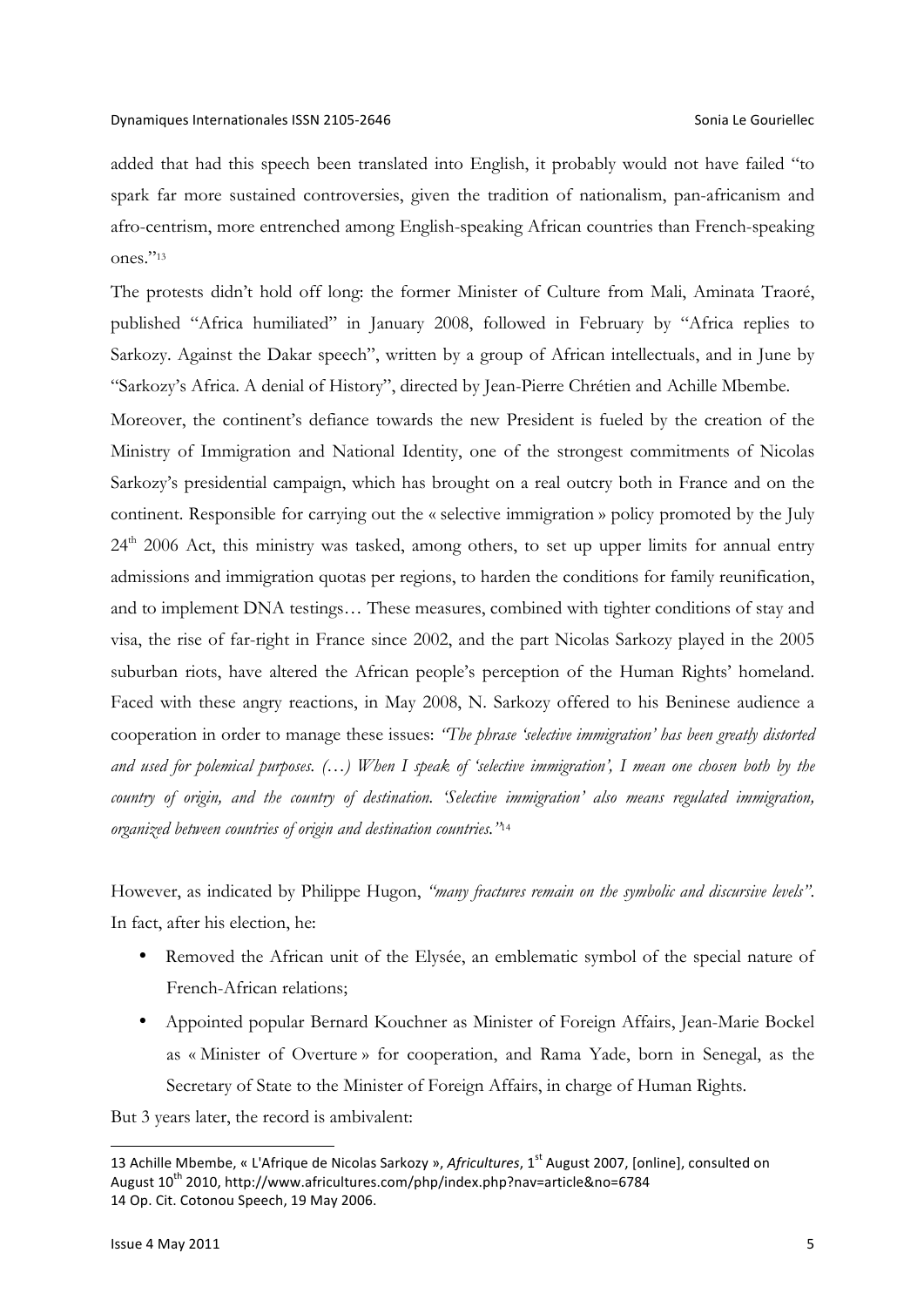- Bernard Kouchner has no influence. The Elysée<sup>15</sup> and Claude Guéant in particular centralize all decision-makings;
- Jean-Marie Bockel, who claimed in August 2007 wanting the death of « Francafrique » (*"the backyard no longer exists!"*16, *"I want to sign the death certificate of the Françafrique"*17) has been dismissed. The day after, the Council of Ministers from Gabon condemned *"a scornful cliché portraying African States as common beggars seeking out France's charity to no end"*;
- In June 2009, the Secretariat of State for Human Rights was abolished.

These measures are all symbolic, because the new President's contacts remain linked to past practices, as manifested by his decision to make Robert Bourgi Chevalier de la Légion d'Honneur in September 200718 , while only a few months earlier, he wanted to put an end to *"networks from another time"*, *"unofficial envoys with no other mandate than the one they invented"*, and the *"informal networks that have done so much harm in the past"*. The same goes with his ties with Charles Pasqua or Patrick Balkany (the latter was part of the President's first official trip in July 2007). Moreoever, in an interview given to Le Monde on July  $7<sup>th</sup>$  2010, Jean-Christophe Ruffin, former French Ambassador to Senegal, condemned *"the proximity both with the Elysée and a number of go-betweens that were called back in the last three years (…). The 2007-2010 years witnessed the restoration of the old failings of the French-African relationship."*<sup>19</sup> Indeed, *"though the incestuous Françafrique and its legacy are dead, the networks are still well alive. With a –major– difference: they are headless."*<sup>20</sup> N. Sarkozy's first trip took place in July 2007, and perfectly illustrates the problems arising from his approach to African issues. By choosing to visit Senegal and Gabon first, he hardly suggests a spirit of change in France's African policy, and in justifying this choice: *"There is no reason to offend France's historical friends. (…) Gabon has been a special partner since 1967, whatever the political trend in power in France."*<sup>21</sup>

The second major event of the beginning of N. Sarkozy's term of office is the Capetown Speech, which he delivered in February 2008, announcing the renegociation of all Defense agreements

<sup>15 «</sup> M. Ruffin : « Le Quai d'Orsay ne pèse plus rien dans les affaires africaines » », in *Le Monde*, 7 July 2010. 16 Elise Colette & Philippe Perdrix, « Jean-Marie Bockel. « Le Président, l'ouverture, l'Afrique et moi » », in *Jeune Afrique*, 5-11 August 2007, pp.28-30.

<sup>17</sup> Interview in Le Monde, January 16<sup>th</sup> 2008 : « Jean-Marie Bockel : « Je veux signer l'acte de décès de la « Françafrique » ».

<sup>18</sup> François Soudan, « Quand Sarkozy réhabilité Foccart », in Jeune Afrique, n°2439, 7-13 October 2007. 19 Op.Cit., « Mr Ruffin : « Le Quai d'Orsay ne pèse plus rien dans les affaires africaines » », in Le Monde, 7 juillet 2010.

<sup>20 «</sup> France-Afrique, les nouveaux réseaux », in *Jeune Afrique*, n°2576, du 23 au 29 mai 2010, p.25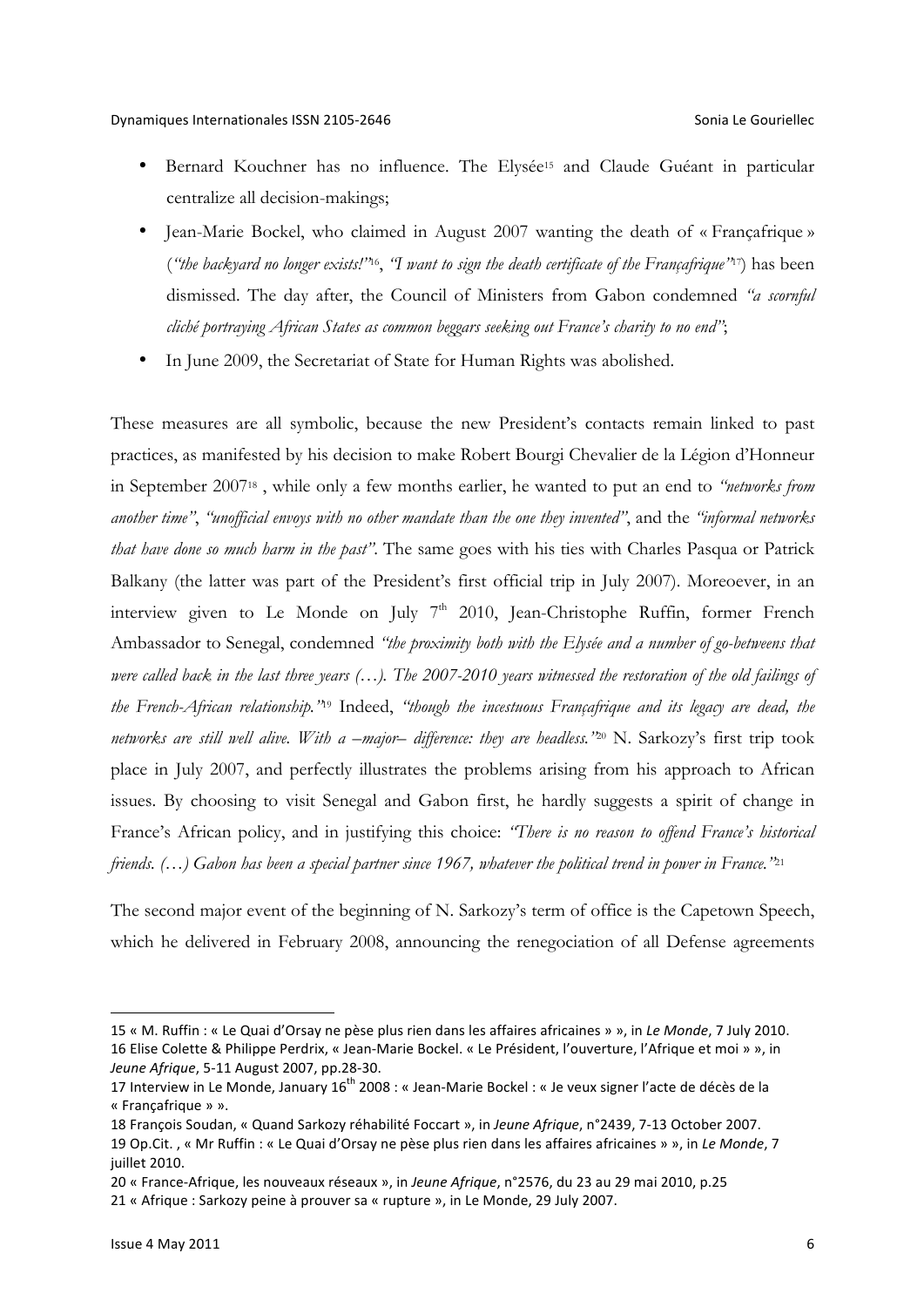and their publication: *"France is not to maintain indefinitely armed forces in Africa."*<sup>22</sup> This new organization would be a more appropriate response to the future military organization of the African Union and Joint operations<sup>23</sup>. However, many African states are far from favorable to a withdrawal of France, which could weaken them. Not to mention that the Europeanization process which France wishes to integrate into her policy and the new Defense agreement is illperceived. *"From Françafrique to Eurafrique"*24, such seems to be the French position in relation to her former African colonies. N. Sarkozy hopes to lead the EU to stepping up her commitment in Africa, in order to mutualize European efforts for greater effectiveness of action. This process results from the observation of a near absolute polarization of French diplomacy on European construction issues. Indeed, the whole integration process has affected French diplomacy. Paris is more inclined now to developing a multilateral strategy. A strategy which isn't popular with the leaders of the continent, who prefer a head-to-head policy, while the European apparatus can impose economic sanctions on undemocratic states. However, one ought to put into perspective N. Sarkozy's action to promote a process already initiated before he took office. As Dominique de Villepin highlighted in 2003, *"the Cotonou Convention, the Europe-Africa summits, and the implementation, today in Ituri, of a European military operation, are all evidence of significant progress. In Bruxelles, we support the discussions led by Commissioner Nielsen on the financing of an African peace-building capacity. We also insist on shortening the post-crisis response time and improving the suitability of the Commission's instruments, for a true Euro-African partnership."*<sup>25</sup> Or Jacques Chirac, in 2005: *"Europe isn't losing interest in Africa (…), if need be, France would remind the European Union of her duties toward her southern neighbour, the African continent. The European Union is fully aware that she cannot embrace the future* 

<sup>22 «</sup> Speech from the President of the Republic in front of the South African Parliament », Capetown, Thursday, 28 February 2008, [online] consulted on August  $10^{th}$  2010,

http://www.diplomatie.gouv.fr/fr/pays-zones-geo\_833/afrique-du-sud\_386/france-afrique-dusud\_1013/visites\_8303/deplacement-m.-nicolas-sarkozy-afrique-du-sud-28-29.02.08\_59999.html 23 The French defense and security policy in Africa has always been one of the main components of France's influence in Africa. Cooperation or Technical Military Agreements (TMA) affect 24 African states: South Africa, Benin, Burkina Faso, Burundi, Cameroon, Central African Republic, Comoros, Congo, Ivory Coast, Djibouti, Gabon, Equatorial Guinea, Guinea, Madagascar, Mali, Mauritius, Mauritania, Niger, Rwanda, Senegal, Seychelles, Chad, Togo and the Democratic Republic of Congo... Defense agreements affect 8 African states: Cameroon, Togo, Gabon, Central African Republic, Senegal Djibouti, Comoros and Ivory Coast. New "Defense partnership" agreements have been signed with the former 4 countries. Three more are currently being negotiated. 

<sup>24</sup> The phrase is from Michel Barnier, former French Minister for Foreign Affairs. Quoted in Jeune Afrique, n°2274, 12-18 August 2004.

<sup>25</sup> Speech from the former Minister of Foreign Affairs, Dominique de Villepin, during the inauguration of the 4<sup>th</sup> IHEDN forum on the African Continent, in Paris, on June  $13<sup>th</sup>$  2003.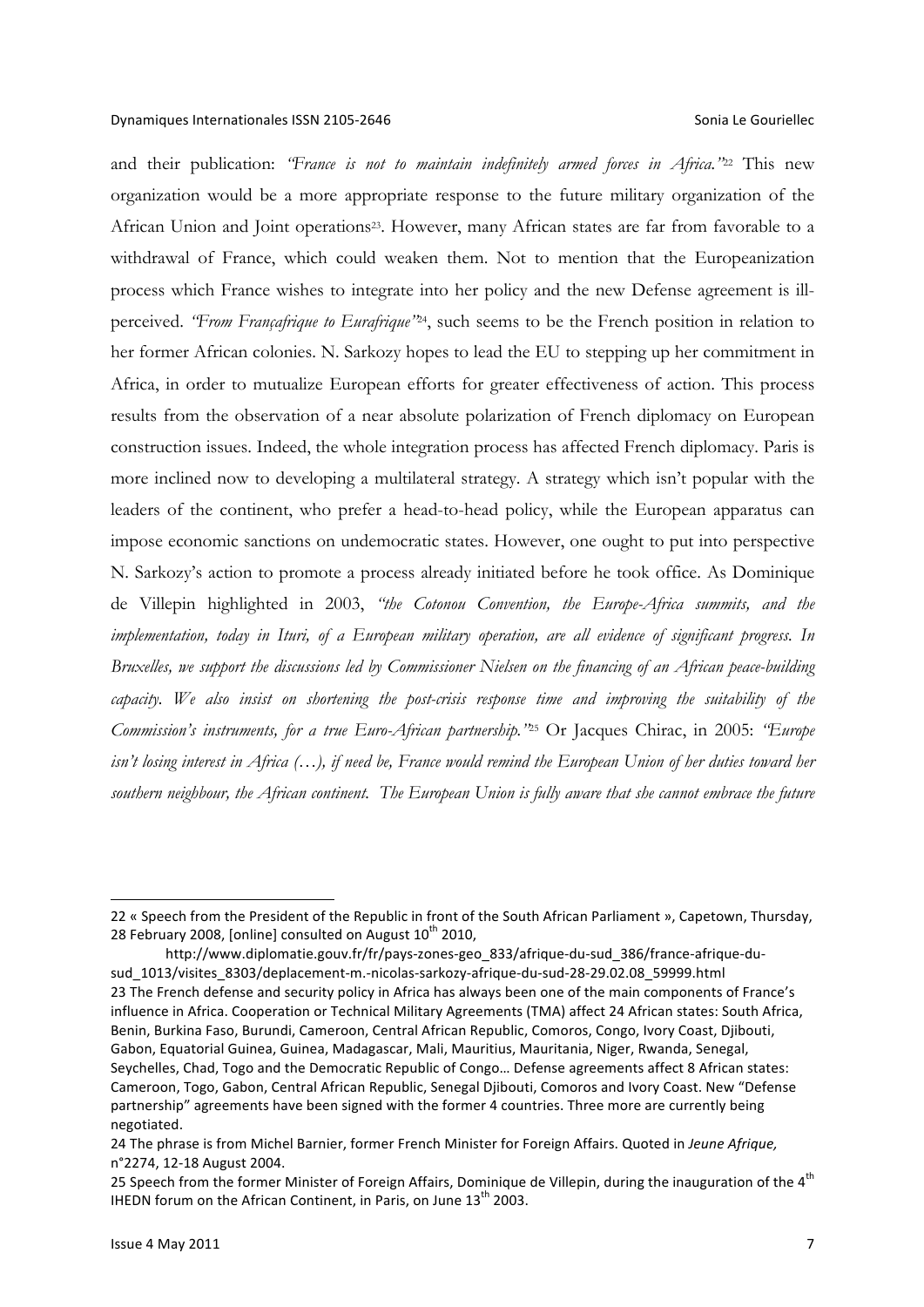*without strong ties to her southern neighbour, who doesn't consist merely of North Africa, but rather of Africa as a whole."*<sup>26</sup>

## **Towards a new era in French-African relations?**

France's legitimacy is thus increasingly challenged. There are many possible explanations for this:

- The bitterness provoked by the hardening of the French immigration policy, a key measure of the new French President's campaign;
- Maintaining the political status quo that protects dictatorships, and which the La Baule speech hasn't fundamentally changed. Anti-French feelings in countries where Paris has become well-known for its interference in internal affairs. In fact, a number of interventions have ruffled the image of the French military in both national and international public opinion. The French influence, for instance, suffered a great setback in the Great Lakes region. International and especially African public opinion pointed to France as one of the countries responsible for the genocide. A heavy burden that France continues to carry. These interventions contributed to fueling the controversy on the French interventionist policy, and the new President wasn't able to break away from it. N. Sarkozy's conduct while managing the Chad crisis in February 2008, or his silence during the riot crackdown in Cameroon<sup>27</sup> were characterized by the « bad manners » of the past: omnipotence of the Elysée, clientelism and emotional logics. An overall set too far from the pragmatism required by the wide-range influence policy foreshadowed in the speeches. Inversely, it appears that these interventions have made France into a country whose influence over friendly governments remains important, and whose armed forces contribute significantly to international stabilization efforts ;
- A definite material withdrawal: major budget reductions for the past 10 years, significant decrease in the number of aid workers and experts, and Nicolas Sarkozy's Capetown speech confirmed this trend. Again, one has to put into perspective this material withdrawal, which began under the Lionel Jospin government. Indeed, between 1995 and

-

<sup>26</sup> Speech delivered by Jacques Chirac on the Senegal radio-television channel (RTS), on February 1<sup>st</sup> 2005 at Dakar. 

<sup>27</sup> In February 2008, young Cameroonians were protesting against the possibility for President Paul Biya to aspire to a new term of office.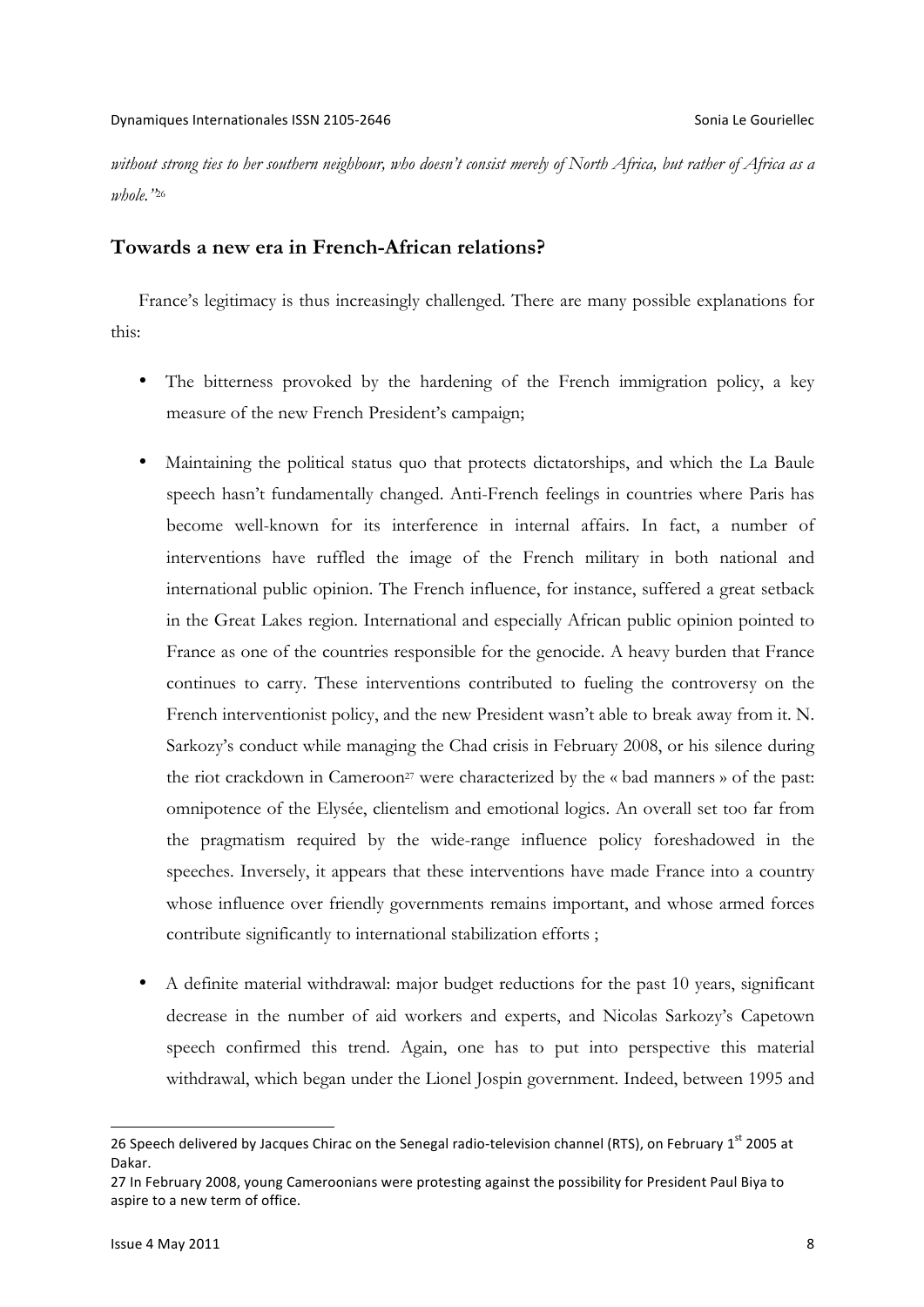2000, the number of French nationals went down, and the prepositioned military forces dropped from 8 000 to 5 000 men, mostly due to the closing of the military bases in the Central African Republic. Observers noted that this decline *"weakened French legitimacy among the African people"* who may have been led to believe in a French withdrawal from African affairs.

Currently, we are going through a period of transition, as we are witnessing the end of a whole generation of politicians educated in France, thus restructuring the African political class. New emerging actors, disconnected from the previous generation, gradually assert themselves as political pluralism becomes a reality. The new elites are dissatisfied with the paternalist relationship existing with the old mainland, which the Dakar speech reasserted. Many leaders do not want less from France, but rather differently. Denis Sassou N'Guesso, when he offers an African non-aggression pact, explains it this way: *"The helplessness of our continent in preventing crises and reducing conflicts which lead to bloodsheds, is coupled with the humiliation of having to call upon former colonial powers, France first and foremost, but also Great-Britain, to end them. The lack of logistic and military means is not the only reason. The lack of political determination is our greatest liability. It is the main cause of our helplessness. The will which is ours, as African states leaders, to*  solve conflicts on the political level, is not always carried out with the strength and coherence which the *situations require. Our regional or continental engagements often reach a dead end, since without a clear perception of what our common future is, without a shared vision of what are involvement in African affairs should be, they often proceed merely from immediate interests and empty talks."*

They wish for relations oriented towards economics and development, which is precisely what China offers in her win-win talk. French-speaking countries are looking at diversifying their relations, through new bilateral and multilateral agreements. Countries like China give African countries *"a new way of doing business"*28, based on the lack of political and economic conditions, as well as non-interference diplomacy. The perception of this model by African elites is fuelled by the feeling of closure from Europeans. Furthermore, in the decades to come, the real problem will be public opinions. Indeed, African leaders try to run States that are poorly defined, and where indigeneity is still a subject of contention. The temptation which consists in dramatizing crises and in resorting to anti-Western demagogy will act as a remedy.

-

<sup>28</sup> Spoken by the former Minister of Finance from Rwanda, Mr Donald Kaberuka.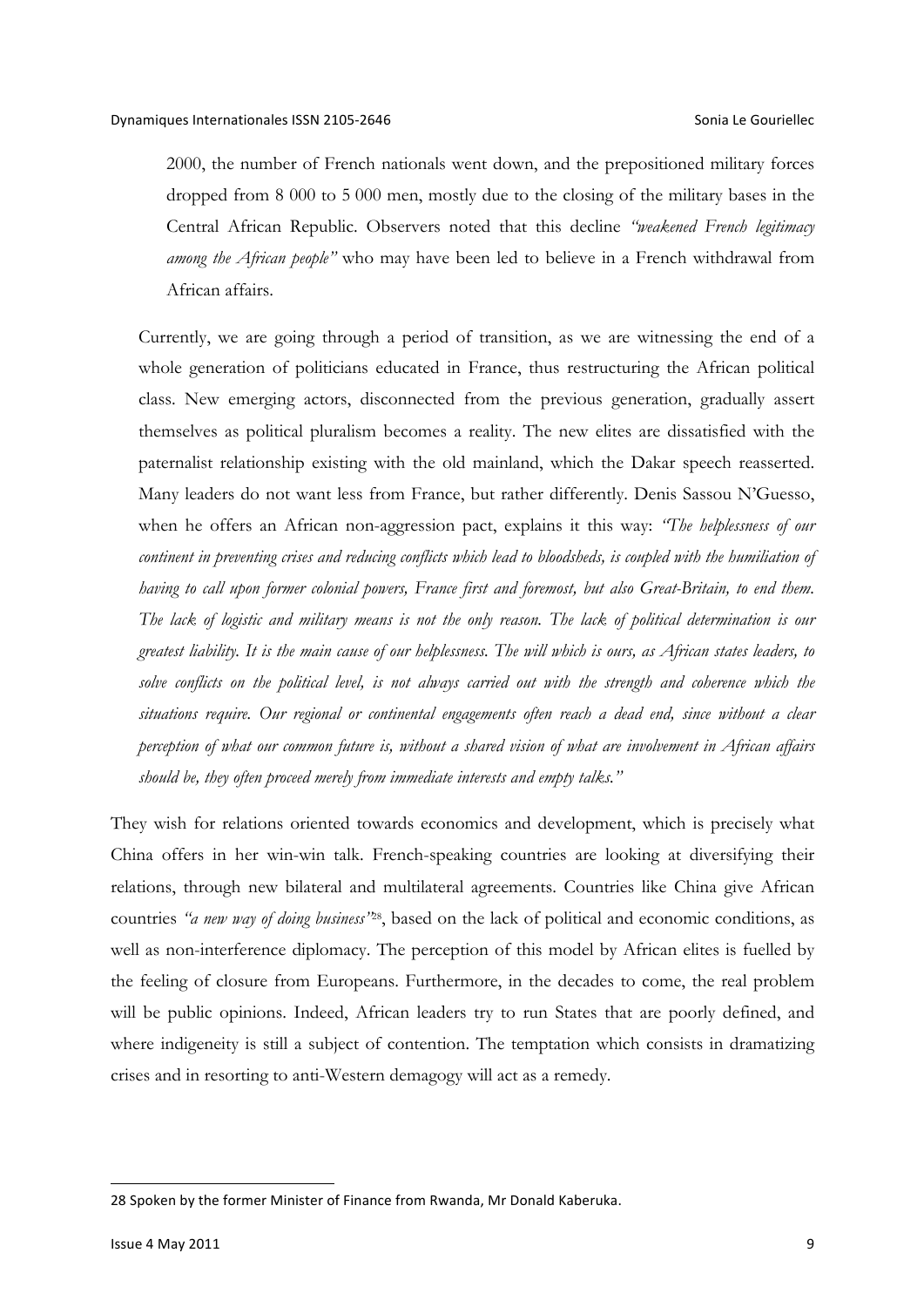From Jean-Paul Gourévitch's point of view: *"the leaders of the French-speaking Africa, faced with an unpredictable economic situation and public protests, locked themselves on four principles, which they display as conditions for their development."* According to this academic, these duties are as follows:

- For the former colonial power to assist the countries it exploited both on economic and human levels, during the years of colonization. In May 2007, at Bamako, N. Sarkozy got whistled at when he claimed that *"France has no economic use for Africa,"*<sup>29</sup> given its trivial share in French foreign trade. One has to admit that while France remains a top donor in terms of volume, the 14 French-speaking countries have collected merely 18% of the financial aid available in 2009 (1,448 billion Euros). Moreover, economic relations with the continent have cooled, and Africa has seen its share in French exports drop from 8,7% in the 1970s to 5% in 2010 ;
- To be the spokesperson for African interests on the international scene, a stance supported by N. Sarkozy at the Copenhagen summit on climate, where France and African countries published their proposals for an agreement that strives to reduce the North-South rift. Likewise during the Africa-France summit in May 2010, N. Sarkozy declared: "One must be ready to make room for Africa in global governance. (…) None, absolutely none of the major issues our world is faced with can be solved without active involvement from the African continent. It is utterly abnormal that Africa does not have any permanent member at the Council of Security,"30 to a hail of applause. He also promised "initiatives" during the French presidency of the G8 and G20 in 201131;
- The recognition of a French-speaking preference and the defense of a common culture faced with Anglo-Saxon domination. Even though the French-speaking world is an instrument of cultural influence, it increasingly seeks to reach into the political and economic spheres. It would allow France to exert some form of influence over members of the organization. On the other hand, the organization's influence over non-member states would be weaker ;

<sup>29</sup> Bamako Speech, May 2006.

<sup>30 «</sup> Speech from the President on the occasion of the  $25<sup>th</sup>$  Africa-France Summit opening ceremony », 31 May 2010, [online], consulted on August 10th 2010,

http://www.elysee.fr/president/les-actualites/discours/2010/allocution-du-president-a-l-occasion-dela.9010.html

<sup>31</sup> African leaders want "a position in world governance", in Le Monde, 31 May 2010.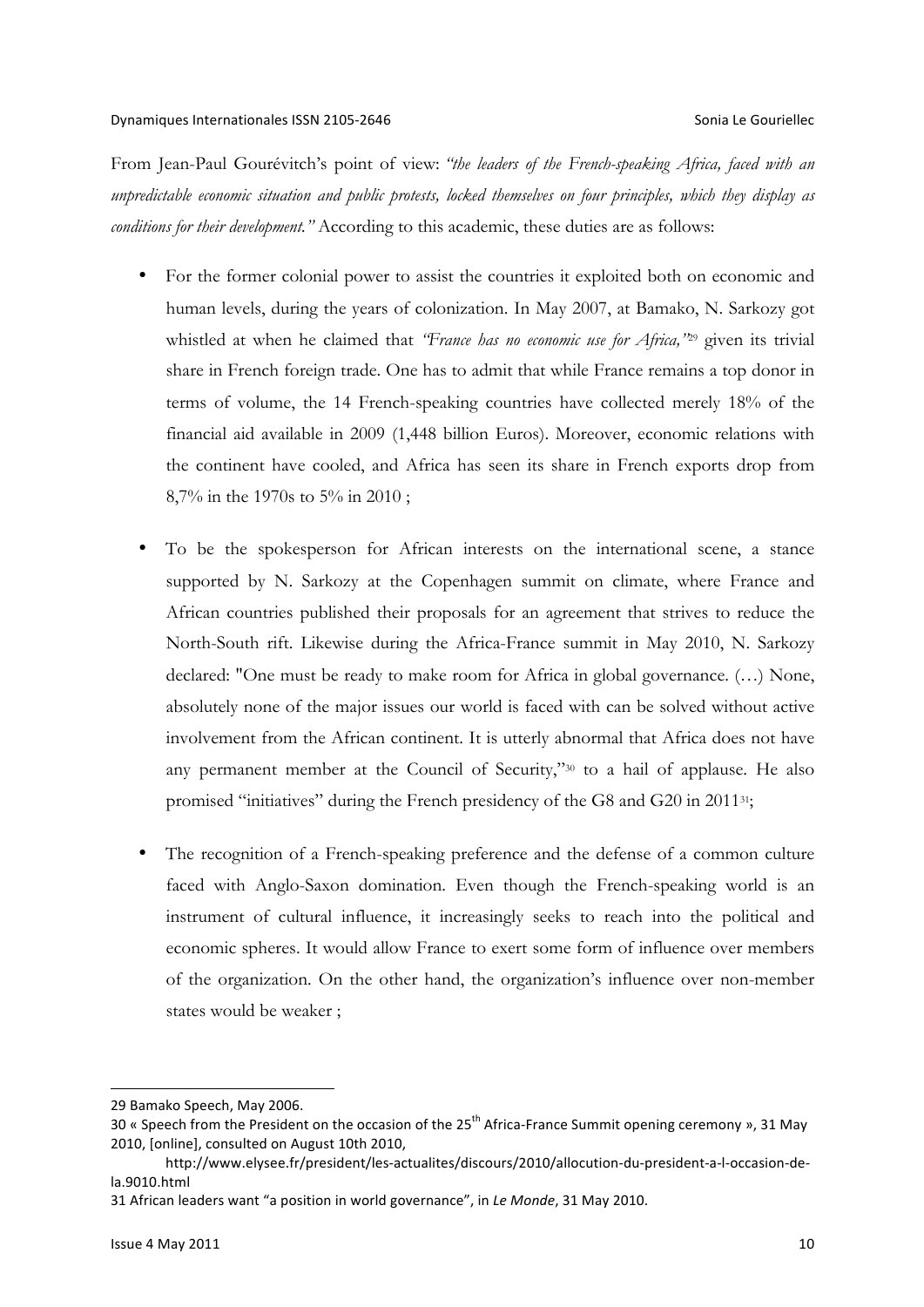• To facilitate exchanges (funds transfers, movements of people) towards the French mainland, where the Subsaharan African diaspora is substantial.

## **Conclusion**

For the last 20 years, France, with policies full of good intentions, but often proved not consistent with its field pragmatism, has most certainly lost much of the African people's trust. Alternating between voluntarism, disengagement and a wait-and-see attitude, France has seriously blurred her image both on the continent and with the international community.

The different governments, and particularly the successive French Presidents, gradually grew out of touch with the realities of an African continent undergoing radical transformation. While maintaining relations of close proximity with their African counterparts (themselves cut off from their people), they have failed to encourage them to promote true development policies or improve the distribution of produced wealth. Moreover, in people's minds, political coups or "fanciful" transitions always remain associated with an underground French activity.

Therefore, African populations identify less and less with the actions resulting from French politics in Africa. This observation is especially true for the young urban generation who is now without any outlook for the future. This idle and frustrated youth sees France as responsible for all its evils. An anti-French sentiment is thus developing, often hijacked and manipulated by unscrupulous populist leaders, who use this feeling in order to take advantage of the increasing competition between major powers in Africa.

Up to France to win the hearts of Africans through actions more in line with the African youth's aspirations; up to France to « hustle towards the exit » African « dinosaurs » whose presence recalls the worst collusions and the « France-à-fric » (« France-cash »); up to France to favour countries that have embarked on the path of democracy…

Franco-African relations are going through a transition period. However, it appears that France still has no concrete vision for the continent. 15 years later, we could still take up Roland Marchal's conclusion in his article "France, in search of an African policy?": *"(…) the dominating impression is that of the lack of markings and specific references. (…) To a fracture attitude in relation with networks, there's the return of personnel envoys, privileged relationships and the classic pathology of Franco-African*  relations. To the necessity of the rule of Law in Africa, affirmed in all tones, there's the flawless support to *Presidents who use the most questionable methods to remain in power. (…) The real question concerns the*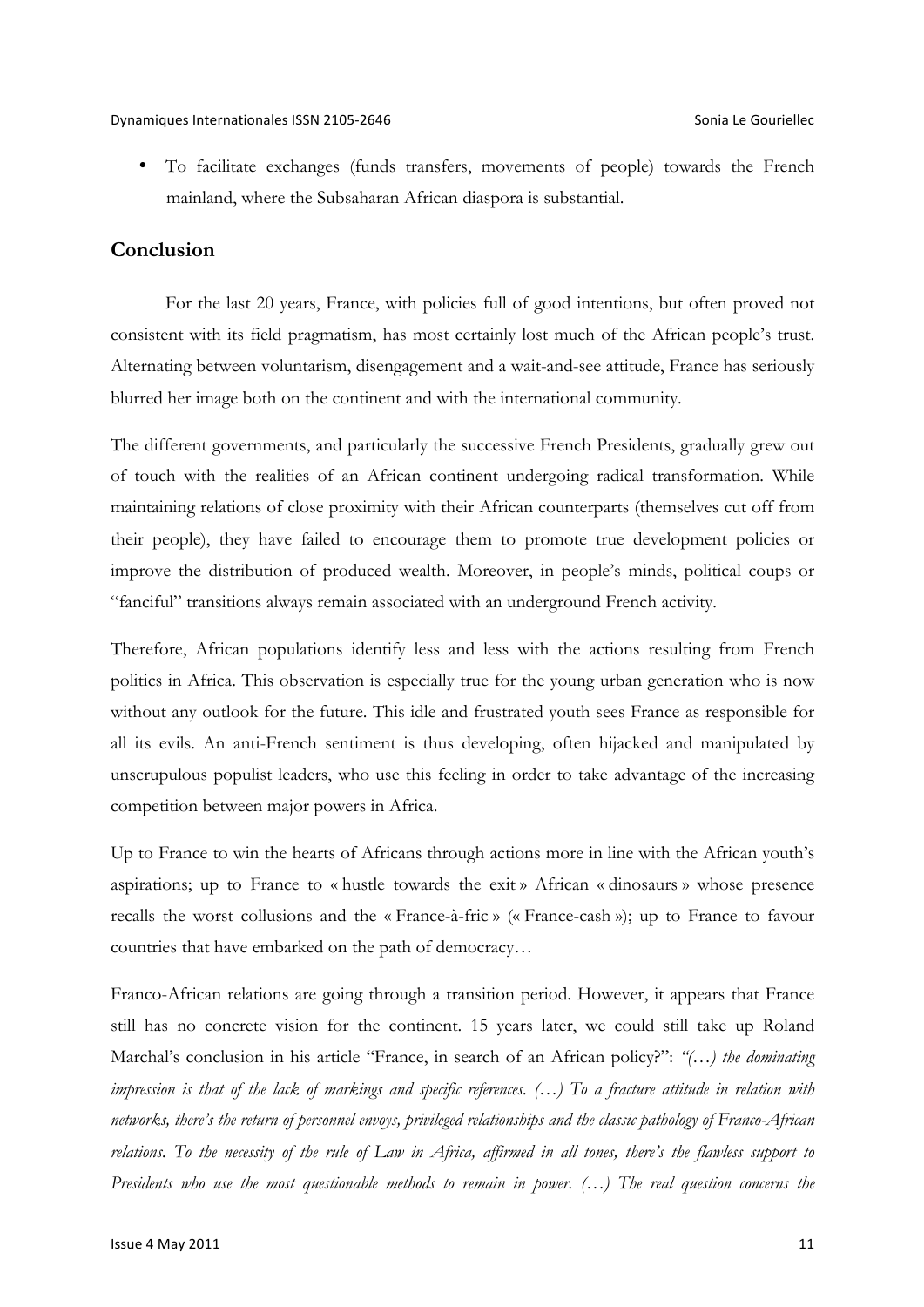*politicians now in power, who have not yet made or assumed their choice, and are satisfied with day-to-day management instead of the ambitious policy they had promised."*

In the end, the gap between what is expected from France and what she offers is too great. Change will come from the new African elites, who already see opportunities in the increasing number of contacts. France is already perceived in some countries as a partner almost like any other.